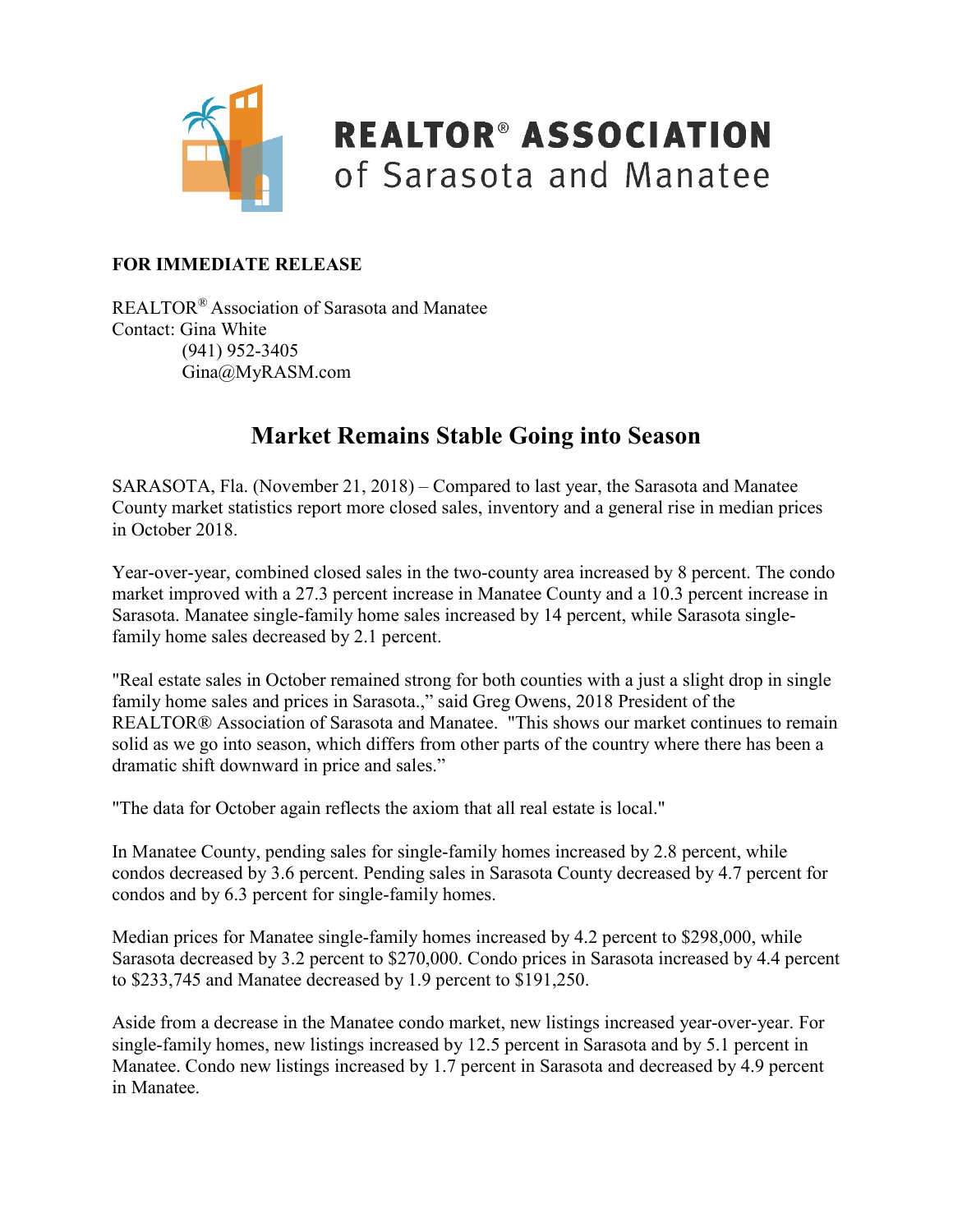Inventory is up by 6.1 percent, compared to last year's two-county area totals. Sarasota singlefamily home inventory increased by 12.8 percent to 2,866, while Manatee single-family homes increased by 0.5 percent to 2,092. Sarasota condo inventory increased by 6.9 percent to 1,624, while Manatee condo inventory is down by 2.4 percent to 810 available properties.

With month's supply of inventory falling under 5.5 months, a sellers' market remains. Singlefamily homes in Sarasota increased by 10.3 percent from last year to a 4.3-month's supply. Manatee single-family homes sit at a 3.9-month supply, a 7.1 percent decrease. As for condos, Manatee County decreased by 14.6 percent to a 3.5 month's supply and Sarasota is at a 4.6 month's supply, a 6.1 percent decrease from last year.

Monthly reports are provided by Florida REALTORS® with data compiled from My Florida Regional Multiple Listing Service. For comprehensive statistics dating back to 2005, visit [www.MyRASM.com/statistics.](http://www.myrasm.com/statistics)

###

#### **About REALTOR® Association of Sarasota and Manatee**

The REALTOR® Association of Sarasota and Manatee (RASM) is the largest real estate trade association in Sarasota and Manatee counties, serving over 6,500 members. RASM provides technology, training, networking and business support to members, and supports a healthy real estate market by upholding high professional and ethical standards through a Code of Ethics, ongoing education and certification programs. As the advocate for the real estate brokerage industry, RASM is the Voice for Real Estate® in the Sarasota/Manatee region. For more information, call (941) 952-3400 or visit [www.myrasm.com.](http://www.myrasm.com/)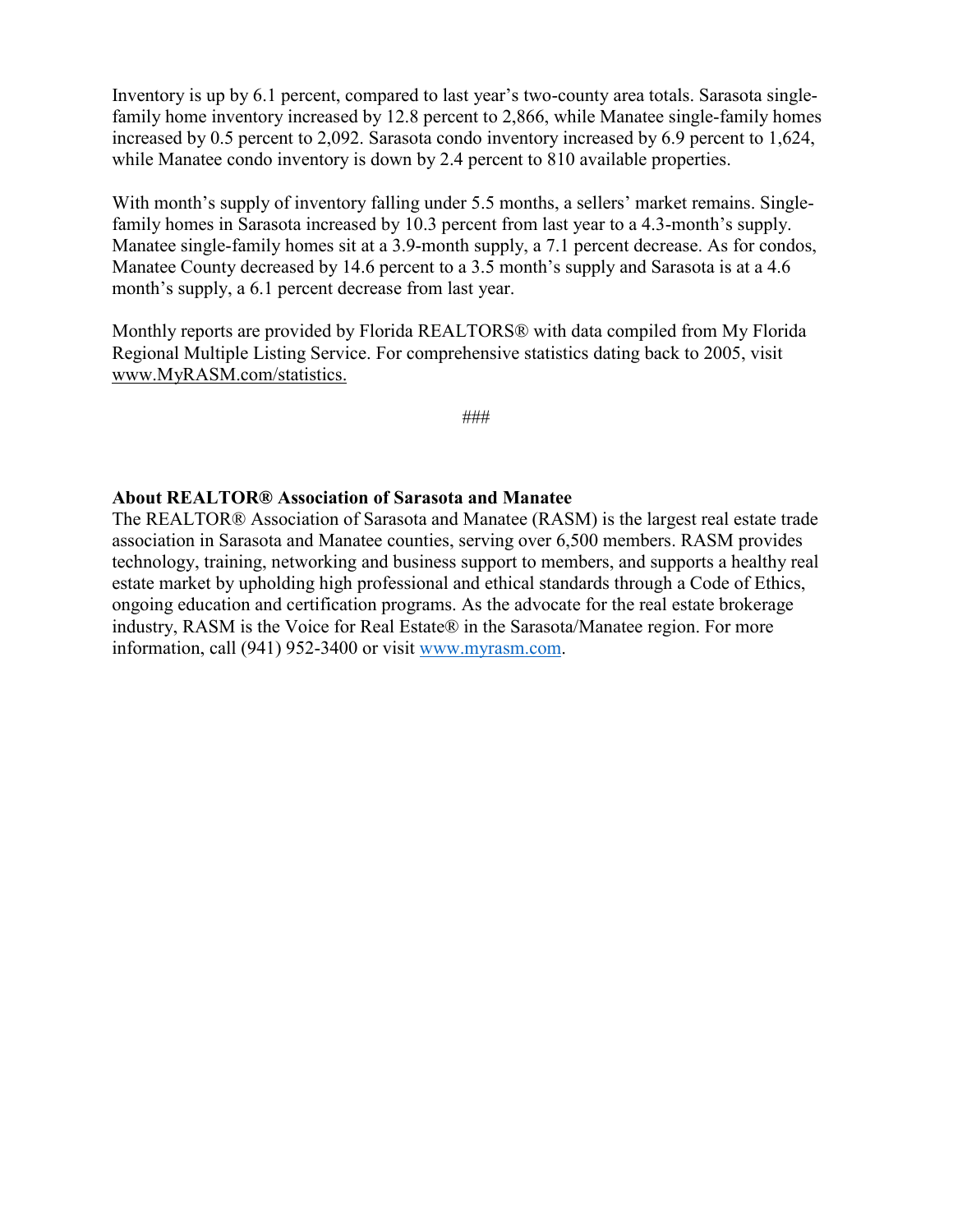### Monthly Market Summary - October 2018 Manatee County Single Family Homes





**Median Sale Price**

**Median Sale Price** 

**Closed Sales**

**Inventory**

| October 2018    | October 2017    | <b>Percent Change</b><br>Year-over-Year |
|-----------------|-----------------|-----------------------------------------|
| 497             | 436             | 14.0%                                   |
| 137             | 118             | 16.1%                                   |
| \$298,000       | \$285,995       | 4.2%                                    |
| \$369,104       | \$377,346       | $-2.2%$                                 |
| \$183.4 Million | \$164.5 Million | 11.5%                                   |
| 95.7%           | 95.8%           | $-0.1%$                                 |
| 42 Days         | 46 Days         | $-8.7%$                                 |
| 87 Days         | 92 Days         | $-5.4%$                                 |
| 548             | 533             | 2.8%                                    |
| 720             | 685             | 5.1%                                    |
| 698             | 678             | 2.9%                                    |
| 2,092           | 2,081           | 0.5%                                    |
| 3.9             | 4.2             | $-7.1%$                                 |
|                 |                 |                                         |

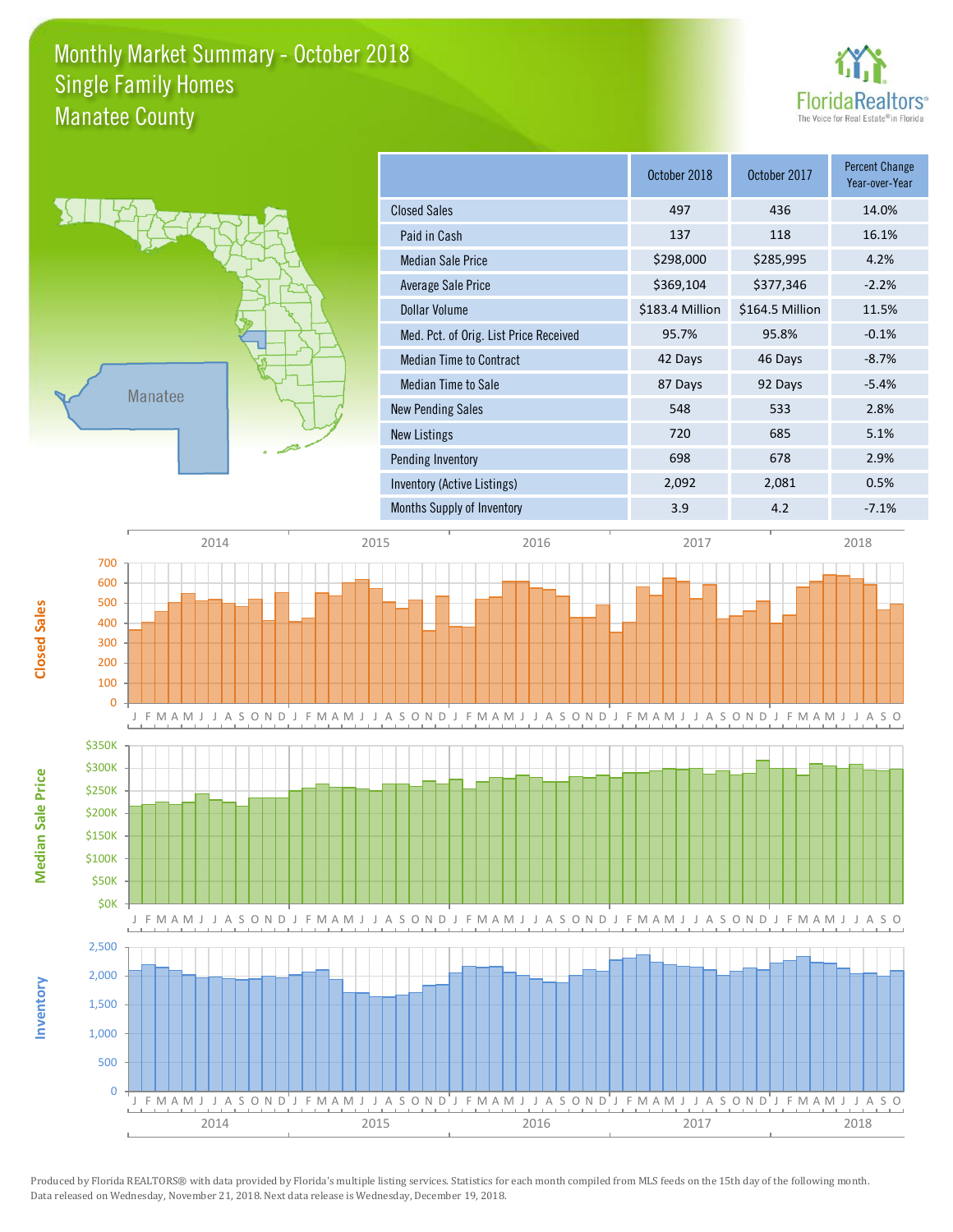### Monthly Market Summary - October 2018 Sarasota County Single Family Homes





**Median Sale Price**

**Median Sale Price** 

**Closed Sales**

**Inventory**

|                                        | October 2018    | October 2017    | <b>Percent Change</b><br>Year-over-Year |
|----------------------------------------|-----------------|-----------------|-----------------------------------------|
| <b>Closed Sales</b>                    | 598             | 611             | $-2.1%$                                 |
| Paid in Cash                           | 237             | 228             | 3.9%                                    |
| <b>Median Sale Price</b>               | \$270,000       | \$279,000       | $-3.2%$                                 |
| Average Sale Price                     | \$342,247       | \$381,268       | $-10.2%$                                |
| Dollar Volume                          | \$204.7 Million | \$233.0 Million | $-12.1%$                                |
| Med. Pct. of Orig. List Price Received | 95.7%           | 95.4%           | 0.3%                                    |
| <b>Median Time to Contract</b>         | 39 Days         | 47 Days         | $-17.0%$                                |
| Median Time to Sale                    | 84 Days         | 95 Days         | $-11.6%$                                |
| <b>New Pending Sales</b>               | 605             | 646             | $-6.3%$                                 |
| <b>New Listings</b>                    | 990             | 880             | 12.5%                                   |
| Pending Inventory                      | 761             | 811             | $-6.2%$                                 |
| Inventory (Active Listings)            | 2,866           | 2,540           | 12.8%                                   |
| Months Supply of Inventory             | 4.3             | 3.9             | 10.3%                                   |



Produced by Florida REALTORS® with data provided by Florida's multiple listing services. Statistics for each month compiled from MLS feeds on the 15th day of the following month. Data released on Wednesday, November 21, 2018. Next data release is Wednesday, December 19, 2018.

2014 2015 2016 2016 2017 2018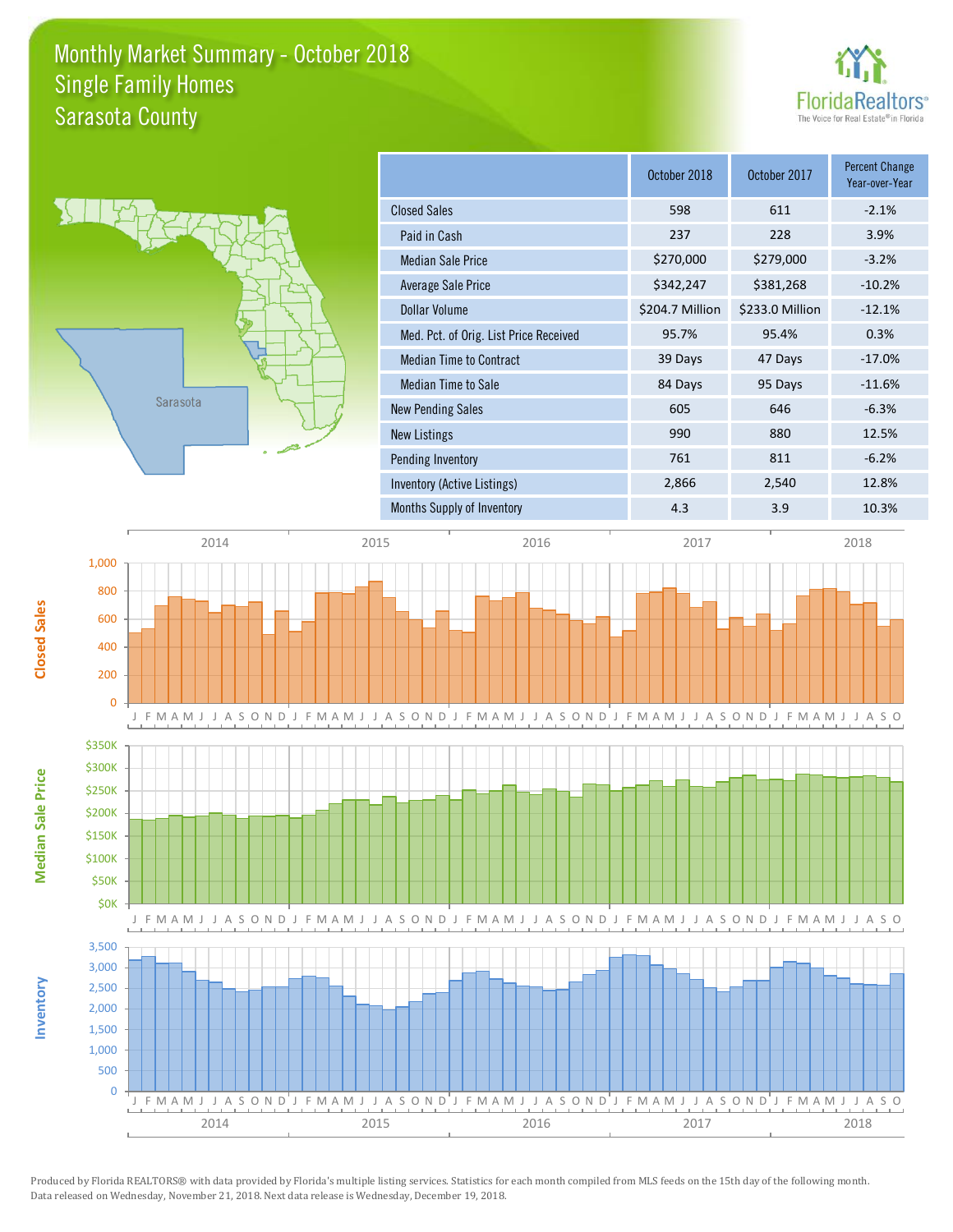### Monthly Market Summary - October 2018 Manatee County Townhouses and Condos





**Median Sale Price**

**Median Sale Price** 

**Closed Sales**

**Inventory**

|                                        | October 2018   | October 2017   | <b>Percent Change</b><br>Year-over-Year |
|----------------------------------------|----------------|----------------|-----------------------------------------|
| <b>Closed Sales</b>                    | 205            | 161            | 27.3%                                   |
| Paid in Cash                           | 108            | 71             | 52.1%                                   |
| <b>Median Sale Price</b>               | \$191,250      | \$195,000      | $-1.9%$                                 |
| <b>Average Sale Price</b>              | \$218,637      | \$222,039      | $-1.5%$                                 |
| <b>Dollar Volume</b>                   | \$44.8 Million | \$35.7 Million | 25.4%                                   |
| Med. Pct. of Orig. List Price Received | 94.7%          | 95.1%          | $-0.4%$                                 |
| <b>Median Time to Contract</b>         | 43 Days        | 51 Days        | $-15.7%$                                |
| <b>Median Time to Sale</b>             | 96 Days        | 94 Days        | 2.1%                                    |
| <b>New Pending Sales</b>               | 212            | 220            | $-3.6%$                                 |
| <b>New Listings</b>                    | 270            | 284            | $-4.9%$                                 |
| <b>Pending Inventory</b>               | 272            | 266            | 2.3%                                    |
| <b>Inventory (Active Listings)</b>     | 810            | 830            | $-2.4%$                                 |
| <b>Months Supply of Inventory</b>      | 3.5            | 4.1            | $-14.6%$                                |

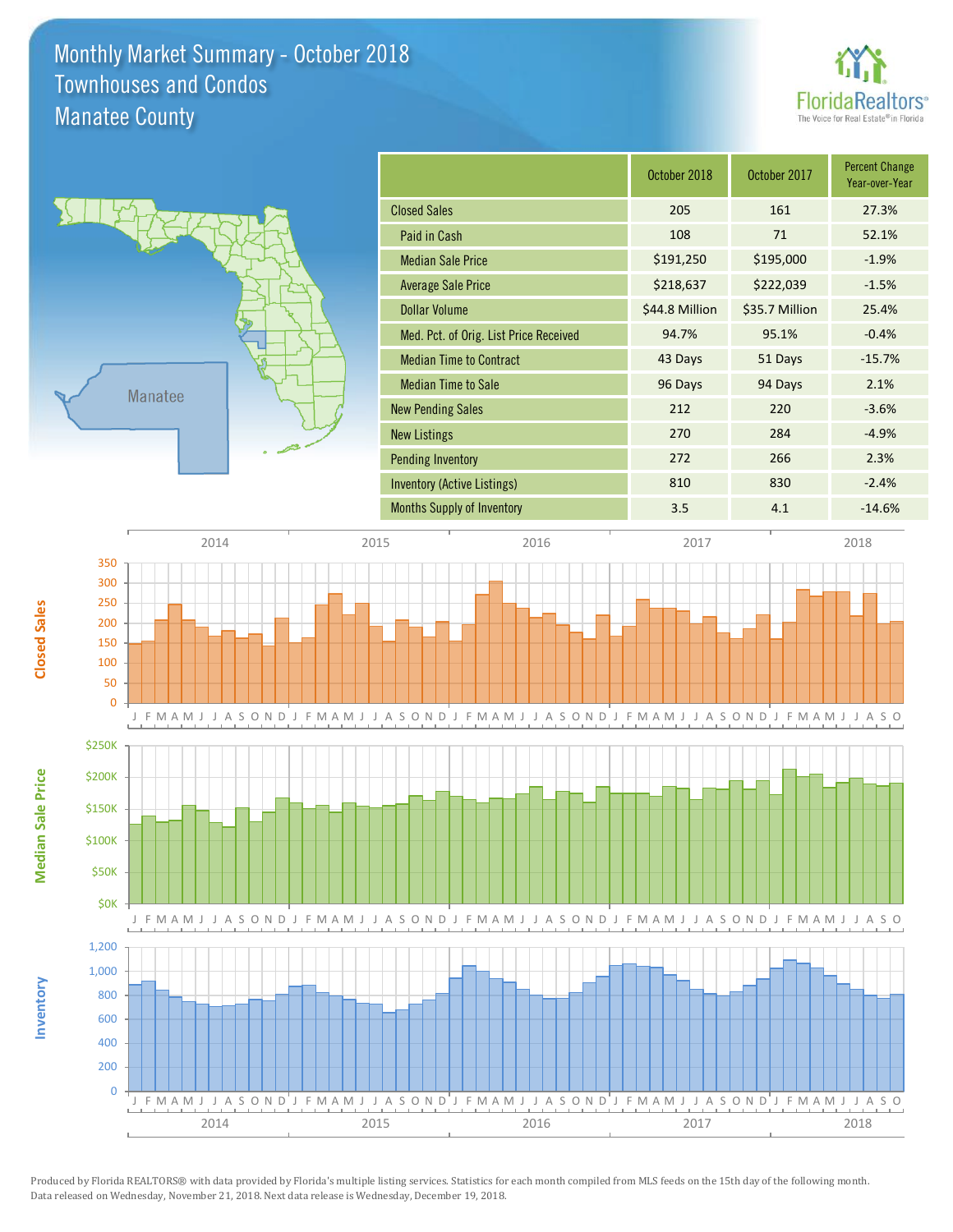### Monthly Market Summary - October 2018 Sarasota County Townhouses and Condos





|                                        | October 2018   | October 2017   | <b>Percent Change</b><br>Year-over-Year |
|----------------------------------------|----------------|----------------|-----------------------------------------|
| <b>Closed Sales</b>                    | 268            | 243            | 10.3%                                   |
| Paid in Cash                           | 162            | 127            | 27.6%                                   |
| <b>Median Sale Price</b>               | \$233,745      | \$224,000      | 4.4%                                    |
| <b>Average Sale Price</b>              | \$300,172      | \$334,247      | $-10.2%$                                |
| <b>Dollar Volume</b>                   | \$80.4 Million | \$81.2 Million | $-1.0%$                                 |
| Med. Pct. of Orig. List Price Received | 95.7%          | 95.1%          | 0.6%                                    |
| <b>Median Time to Contract</b>         | 47 Days        | 53 Days        | $-11.3%$                                |
| <b>Median Time to Sale</b>             | 101 Days       | 96 Days        | 5.2%                                    |
| <b>New Pending Sales</b>               | 301            | 316            | $-4.7%$                                 |
| <b>New Listings</b>                    | 492            | 484            | 1.7%                                    |
| <b>Pending Inventory</b>               | 481            | 462            | 4.1%                                    |
| Inventory (Active Listings)            | 1,624          | 1,519          | 6.9%                                    |
| <b>Months Supply of Inventory</b>      | 4.6            | 4.9            | $-6.1%$                                 |



Produced by Florida REALTORS® with data provided by Florida's multiple listing services. Statistics for each month compiled from MLS feeds on the 15th day of the following month. Data released on Wednesday, November 21, 2018. Next data release is Wednesday, December 19, 2018.

2014 2015 2016 2016 2017 2018

**Closed Sales**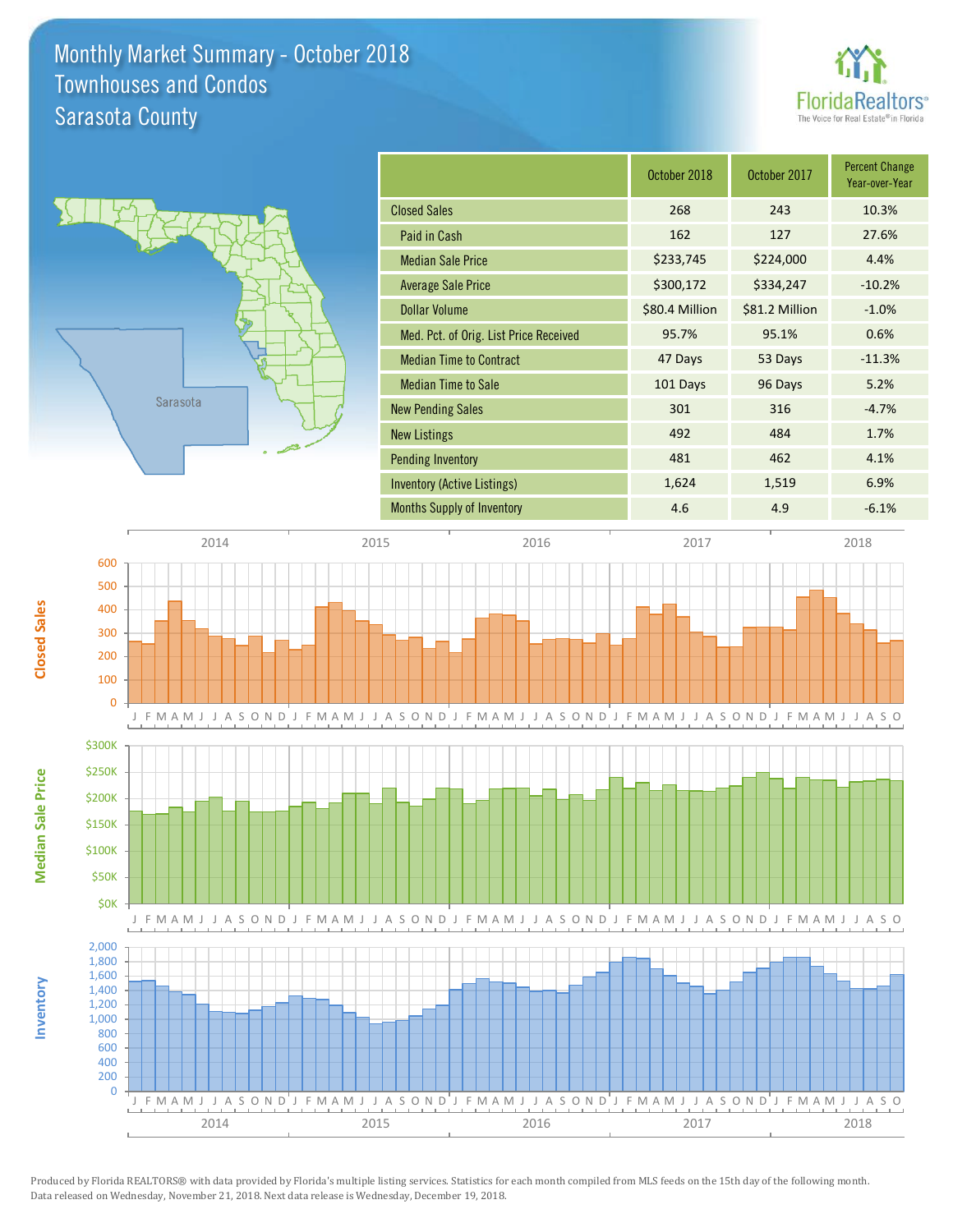

## **REALTOR® ASSOCIATION** of Sarasota and Manatee

## **Expanded Statistical Report**

# Sarasota and Manatee Counties October 2018

For more detailed reports, visit http://www.MyRASM.com/statistics/

Sarasota/Manatee Realtor® Magazine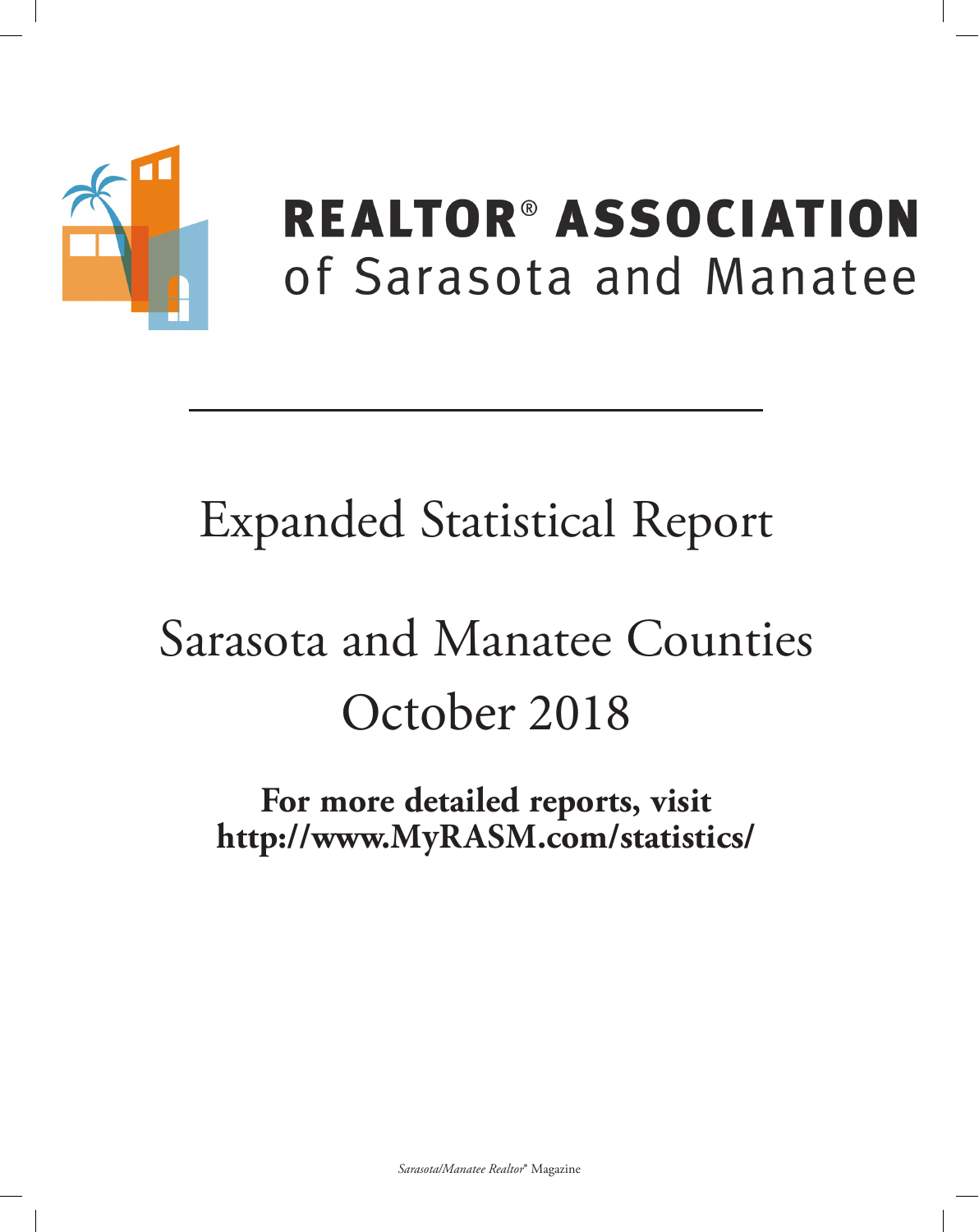### Monthly Distressed Market - October 2018 Manatee County Single Family Homes



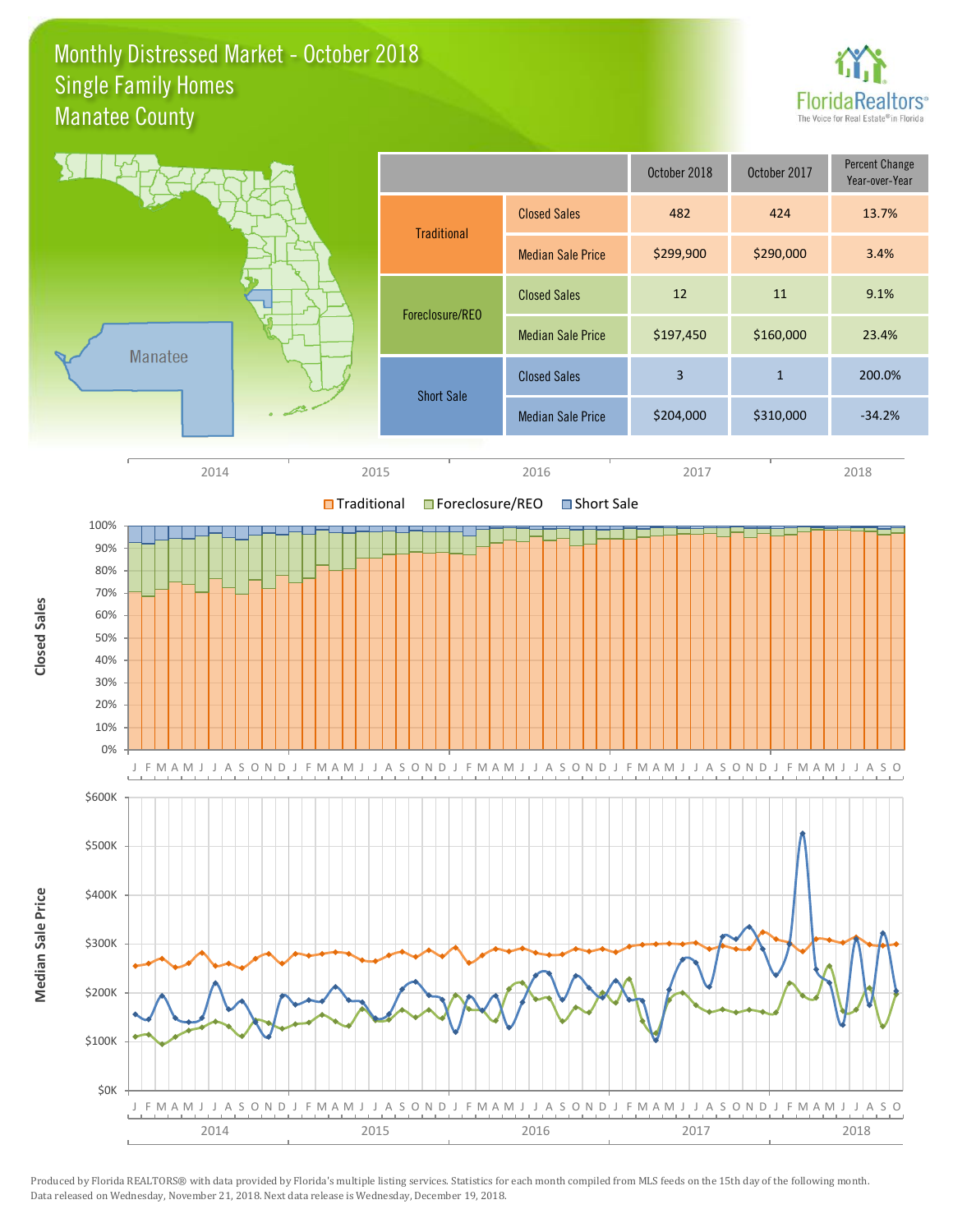### Monthly Distressed Market - October 2018 Sarasota County Single Family Homes



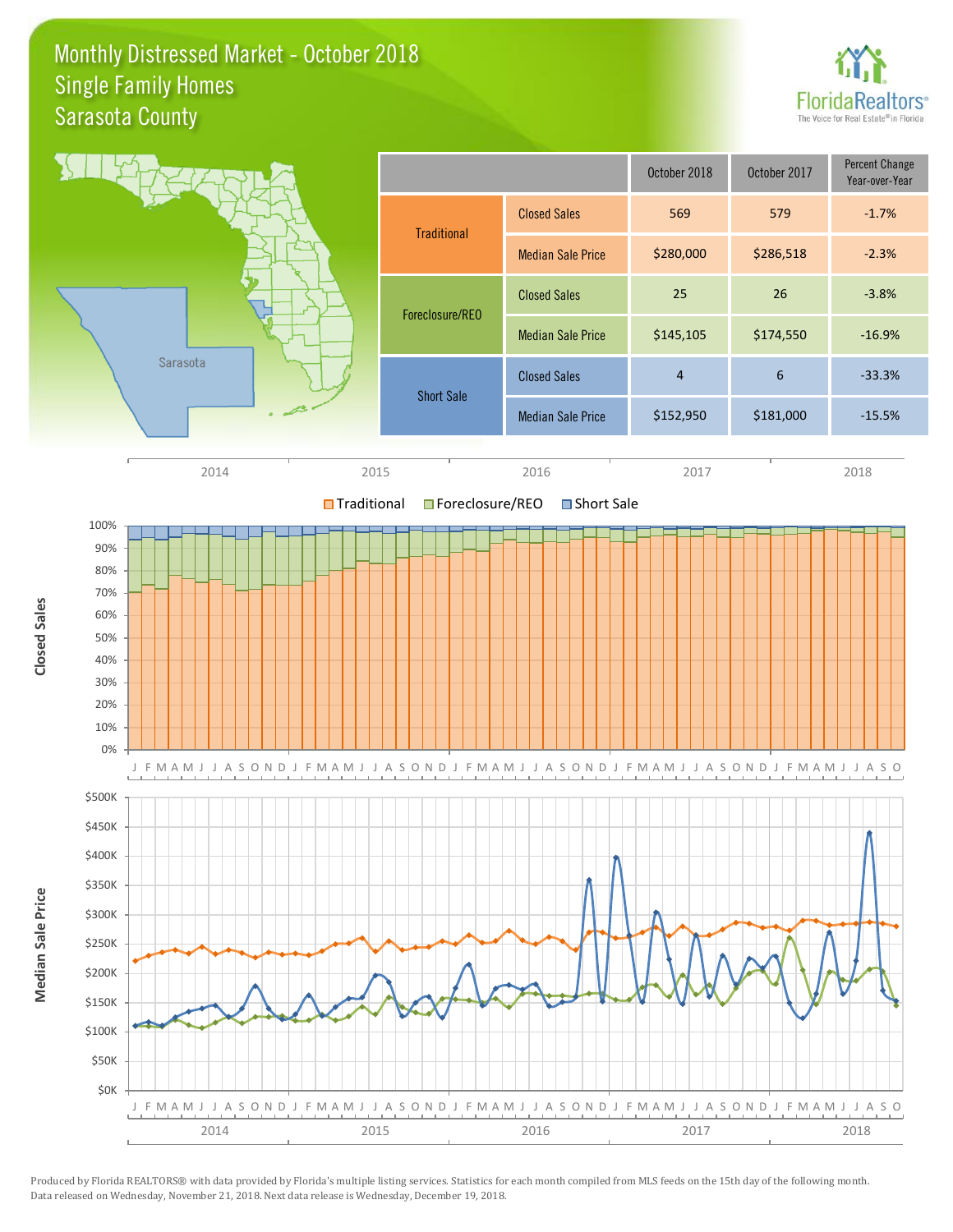### Monthly Distressed Market - October 2018 Manatee County Townhouses and Condos